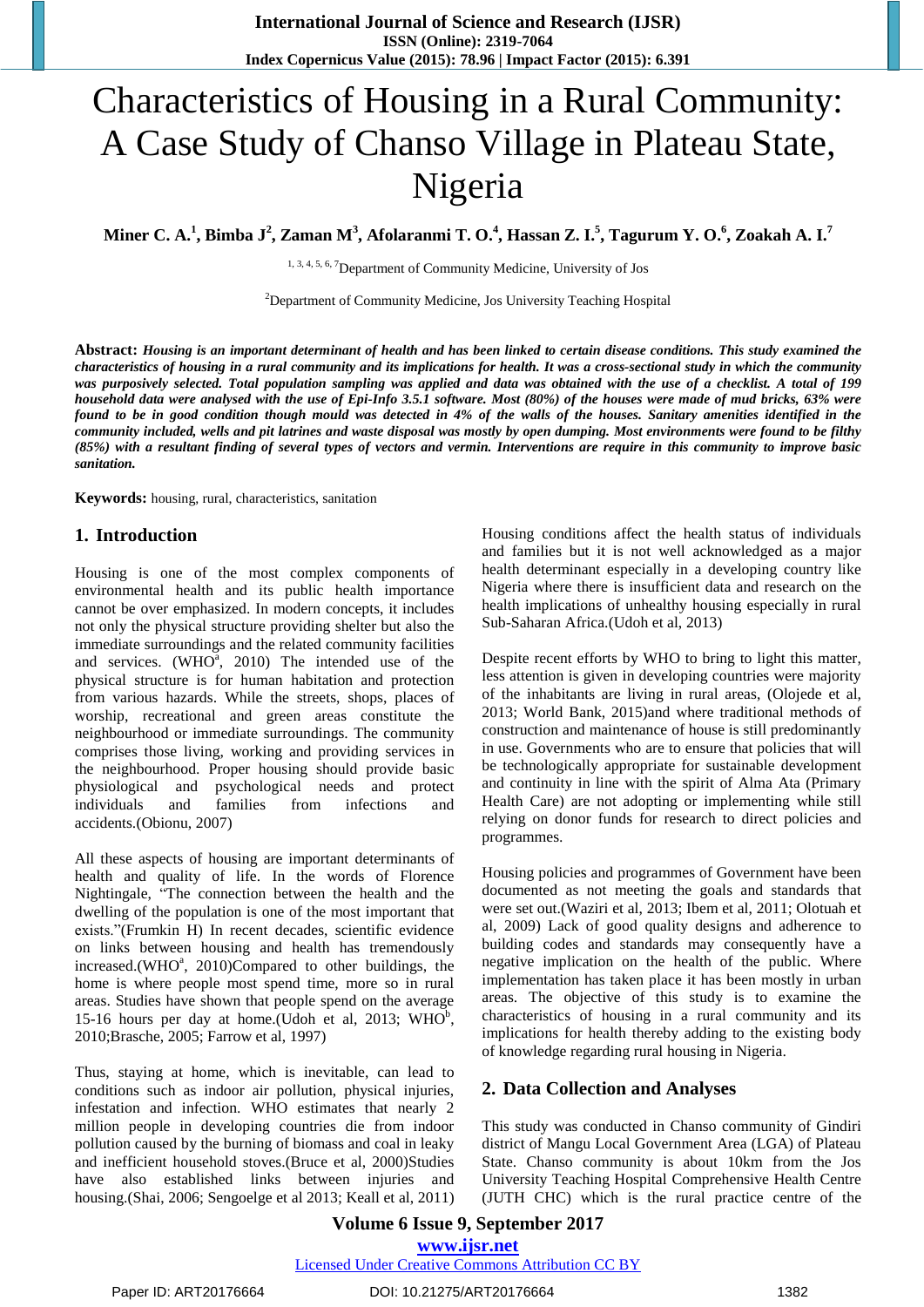Department of Community Medicine, University of Jos, Nigeria. Chanso community has an access road, a Primary Health care centre (PHC), a government owned primary and secondary school, electricity and telecommunication network. It is predominantly an agrarian community, the indigenous people being the Pyem people.

This was a descriptive cross sectional study. Chanso community had been purposively selected as an area for community diagnosis for medical students. The data was collected as part of the community diagnosis. Total population sampling was carried out following household census in the community where a total of 200 households were obtained. A household was defined as a group of persons living together under the same roof and eating from the same pot. Shops, offices and workshops were excluded. Data was collected with the use of a checklist that obtained information on the physical structure of the house, waste disposal methods and general environmental state of the house. One hundred and ninety nine (199) were analyzed as 1 checklist was discarded for incompleteness. Data was entered and analyzed with the use of the statistical software Epi-Info 3.5.1. Data was presented in the form of frequency tables. Written permission was sought and obtained from the Chairman of the LGA, traditional ruler of the ward and the village head of Chanso. Verbal informed consent was obtained from the head of each household before the checklist was filled.

## **3. Results**

A total of 199 households were observed in the study and majority (96.5%) of the households in the community were personal residential accommodation. While, only 3.5% of the houses were rented. The houses in good condition were 126 (63.3%) with 51 (25.6%) in need of major repairs and 22 (11.1%) found to be old and dilapidated. (Table 1).The roofs on most houses (74.9%) were found to be in good condition. Almost half (43.2%) of the houses had plastered walls while mould was identified on the walls of 8 (4.0%) of the houses. About half (52.0%) of houses were found to be fenced and were surrounded by crops, grass, trees, shrubs and flowers. It was found to be a generally quiet environment as 68.3% was found to be quiet with a moderate level of noise in 31.7%.

Most (79.9%) of the houses were built from mud blocks and the roofing material predominantly in use was the zinc/corrugated iron (75.4%). Most (87.4%)) of the houses were not painted. The average number of rooms per house hold was  $3.4 \pm 2.1$  and the average number of persons per room was found to be  $6.1 \pm 5.0$  in the community. The through type of ventilation was found in 95% of the houses in the community. Most (81.4%) of the houses had no screens on the doors and windows. Most of the houses had outdoor kitchens (79.9%) and stores (54.8%) available. The sources of power available were public power supply and generators, however most (52.8%) houses had neither of these available. The most common audio-visual equipment available was the radio (57.5) while a lower percentage owned televisions (28.5%) and computers (1%). The main source of cooking fuel was firewood (88.4%). (Table 2)

The main source of water supply for the households was by wells (69.6%) though most of the wells were poorly constructed. Other sources were boreholes, stream/river and pipe-borne water as seen in Table 3. Most (59.8%) of the sources of water supply were less than 50m from the houses. The commonest type of toilet facility in use was the simple pit latrine (83.4%). Bathroom facilities were available to 98% of the houses. Open dumping (74.9%) was the major form of waste disposal. About half of the houses were found to be tidy (50.3%). Different types of vermin/vectors were detected in and around the house including mosquitoes, cockroaches, rats, bugs, scorpions and snakes.

## **4. Discussion**

This study was conducted in a rural setting where it was found that most of the houses were personal residential homes. This is not surprising as most of the residents are indigenes of the community and likely to have built on land owned by families; land that is used for agricultural purposes and for the provision of shelter. The noise level in the community was found to be moderate which is usual for rural settings. Hence, effects such as hearing impairment, stress reaction, irritability, fatigue and other disturbances that are associated with very noisy environments will be eliminated if not absent among the communities. (Ising, 2004; Stanfeld, 2003)

The lack of fencing in almost half of the houses is a typical characteristic of rural communities as was also demonstrated by Udoh in Akwa Ibom of Nigeria.(Udoh et al, 2013) The fencing found was mostly made of mud. The same material that was used in the building of almost all the houses in this study. The use of mud for building is a common traditional practice in rural areas and is based on the use of locally available materials.(Ordinioha, 2010)A study by Shrestha et al. in Nepal showed that prevalence of respiratory symptoms and disease is higher in those living in mud brick houses as compared with concrete bricks.(Shresthaet al, 2005)In contrast, a study by Yé et al. showed that living in a completed mud brick house with plastered walls and roof has a high reduction in risk of malaria.(Yé et al, 2006)However, this study did not relate specific housing characteristics to specific health conditions.

The lack of electricity supply is a persistent problem in Nigeria and this is reflected in this study where more than half of the houses have no connection to electricity power. This may be the reason why the use of audio-visual equipment that rely on electricity were not prevalent and there was heavy reliance on fossil fuels for cooking.

Fire wood was the predominant cooking fuel used in this community. The use of solid fuels has been associated with negative socio-economic, environmental, and health effects worldwide but is found to be more prevalent in communities that lack electricity as was found in this study.(WHO, 2016) Most of the kitchen were outdoors which may provide a limited amount of protection from the effects associated with the use of biomass for energy production.

The use of zinc/ corrugated iron for roofing of mud houses by the majority shows a departure from the use of straw for

## **Volume 6 Issue 9, September 2017 <www.ijsr.net>** [Licensed Under Creative Commons Attribution CC BY](http://creativecommons.org/licenses/by/4.0/)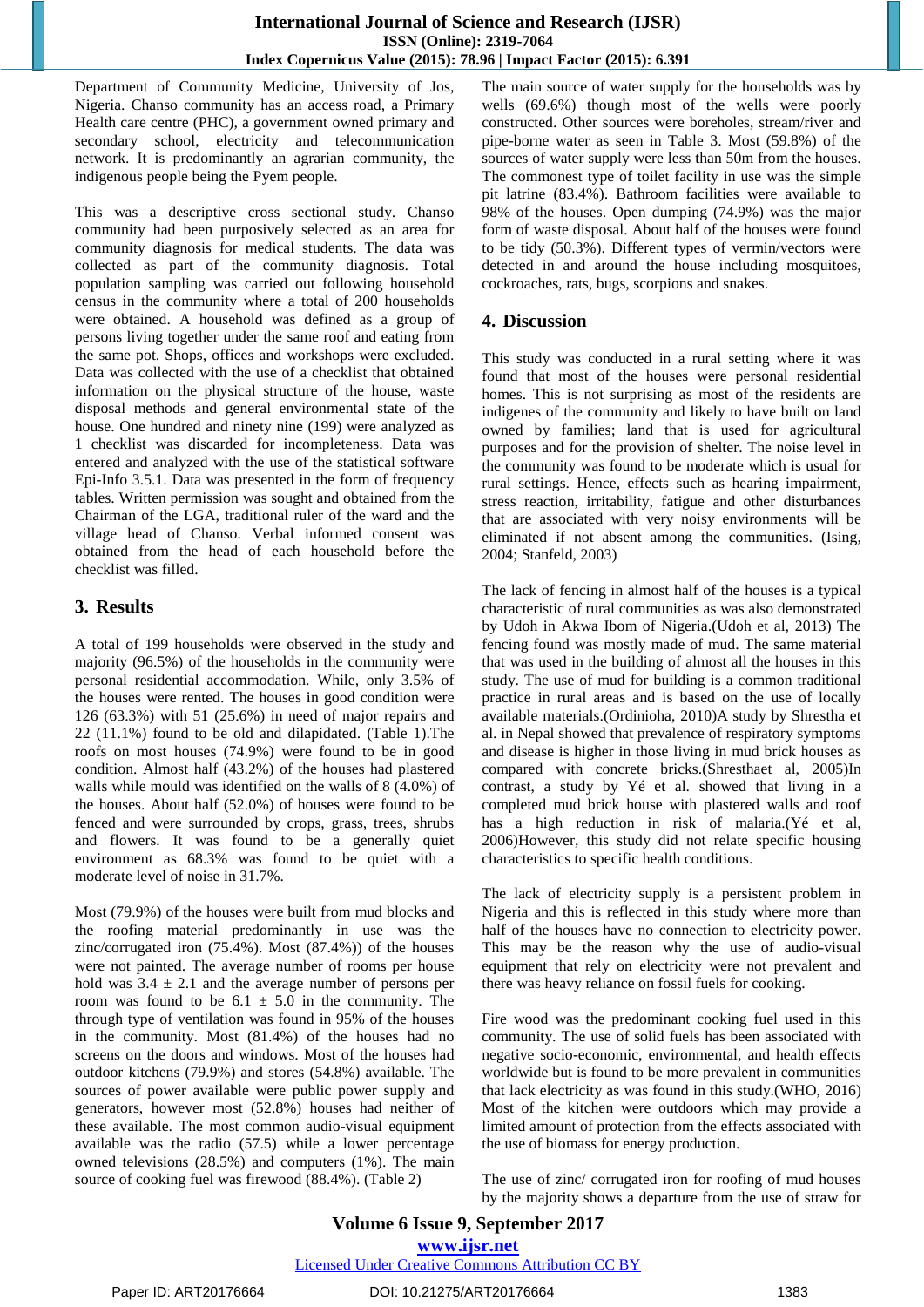roofing. Possibly because it lasts longer and offers better protection against dampness than straw roofing.(Yéet al, 2006) The availability of zinc roofing and affordability by the community may also indicatea gradual change in the socioeconomic status of the rural area that is predominantly agrarian.

Most houses were overcrowded with through-type ventilation which has implications for the transmission of diseases such as meningitis, pulmonary tuberculosis, upper and lower respiratory tract infections, skin infections and general mental health. The study conducted in Akwa Ibom, Nigeria(Udoh, 2013) found a prevalence of respiratory illnesses among rural residents which positively correlated with overcrowding and poor ventilation. Overcrowding which is generally perceived to be an urban problem is demonstrated here to be a problem that also needs to be tackled in rural settings.

Water supplies were mainly by wells whether properly or poorly constructed, similar to what was found by the Nigeria Demographic and Health Survey (NDHS).(NPC Nigeria, 2014)The dominant toilet type was the pit latrine similar to a study in Osogbo, Osun State.(Ayoola et al, 2012) Open dumping was also the main method of waste disposal, a method that has been repeatedly documented in studies conducted in Nigeria.(Ojo, 2014 ; Aderemi et al, 2012; Ukpong et al, 2011) It is therefore not surprising that with this combination of findings, most of the homes were found to be filthy with the presence of vectors and vermin. Vectors and vermin that are attracted by the filth would also easily get access into the homes as most were lacking screens on the doors and windows. These patterns of sanitation practices combine to pose a health risk to the inhabitants as many environmentally related diseases are mainly due to poor sanitary conditions. Inadequate sanitation is estimated by the World Health Organization (WHO) to cause 280,000 diarrhoeal deaths annually and is a major factor in several neglected tropical diseases such as intestinal worms, schistosomiasis, trachoma and contributes to malnutrition.(WHO, 2016)

## **5. Conclusion**

This community would benefit from an increased awareness of basic sanitation and the importance of keeping the environment clean. The widespread availability of radios in the community suggests that health education messages through this medium would be feasible in this community. However, interventions that would improve water supply, toilet facilities and waste disposal methods are also recommended for this community.

## **References**

- [1] Aderemi AO, Falade TC (2012). Environmental and health concerns associated with the open dumping of municipal solid waste: a Lagos, Nigeria experience. American journal of environmental engineering. 2 (6):160-165. doi: 10.5923/j.ajee.20120206.03.
- [2] Ayoola HA, Lawal AF and Akinluyi ML (2012). An assessment of housing sanitation and waste management practices in the residential core areas of

Osogbo, Osun state Nigeria In: Laryea S, Agyepong, SA, Leiringer R. and Hughes W (Eds). Procs 4th West Africa Built EnvironmentResearch (WABER) Conference, 24-26 July 2012, Abuja, Nigeria. pp. 1-7.

- [3] Brasche S and Bischof W (2005). Daily time spent indoors in German homes – baseline data for the assessment of indoor exposure of German occupants. International journal of hygiene and environmental health. 208(4):247-253.
- [4] Bruce N, Perez-Padilla R, Albalak R (2000). Indoor air pollution in developing countries: a major environmental and public health challenge. Bull World Health Organ. 78(9):1078-1092.
- [5] Farrow A, Taylor H, Golding J (1997). Time spent in the home by different family members. Environmental technology. 18(6):605-613
- [6] Frumkin H (2010). Healthy building. In: environmental health: from global to local. 2nd ed. John Wiley & sons, San Francisco CA, pp. 690.
- [7] Ibem EO, Anosike MN, Azuh DE (2011). Challenges in public housing provision in the post-independence era in Nigeria. International Journal of Human Sciences [Online]. 8(2). Available at: http://www.insanbilimleri.com/en.
- [8] Ising H and Kruppa B (2004). Health effects caused by noise: Evidence in the literature from the past 25 years. Noise Health. (6):5-13.
- [9] National Population Commission (NPC) [Nigeria] and ICF International (2013). Nigeria demographic and
- [10] health survey, Abuja, Nigeria, and Rockville, Maryland, USA: NPC and ICF International.
- [11]Keall MD, Ormandy D, Baker MG (2011). Injuries associated with housing conditions in Europe: a burden of disease study based on 2004 injury data**.** Environmental Health.10:98. doi:10.1186/1476-069X-10-98.
- [12]Obionu CN (2007). Housing. In: primary health care for developing countries. 2<sup>nd</sup> ed. Enugu, Nigeria. pp. 289-291.
- [13]Ojo OM (2014). Solid waste management in Obantoko area of Abeokuta, Nigeria. Journal of emerging trends in engineering and applied sciences. 5(2):111-115. ISSN: 2141-7016.
- [14]Olojede AA, Adekunle AA, Samuel EA (2013). Analysis of rural literacy as a panacea for socioeconomy development of Nigeria. Int. J. Sociol. Anthropol. (9):381-390
- [15]Olotuah AO and Bobadoye SA (2009). Sustainable housing provision for the urban poor: a review of public sector intervention in Nigeria. The Built & Human Environment Review. (2):51-63.
- [16]Ordinioha B (2010).Healthy housing In: principles and practice of environmental health in Nigeria. Rural health Forum, Onelga, Rivers State. pp. 144-151
- [17]Shai D (2006). Income, housing, and fire injuries: a census tract analysis. Public Health Rep. 121(2): 149– 154. PMCID: PMC1525262
- *[18]*Sengoelge M, Elling B, Laflamme L, Hasselberg M (2013). Country-level economic disparity and child mortality related to housing and injuries: a study in 26 European countries. Inj Prev. 19:311-315. doi:10.1136/injuryprev-2012-040624.

# **Volume 6 Issue 9, September 2017**

**<www.ijsr.net>**

#### [Licensed Under Creative Commons Attribution CC BY](http://creativecommons.org/licenses/by/4.0/)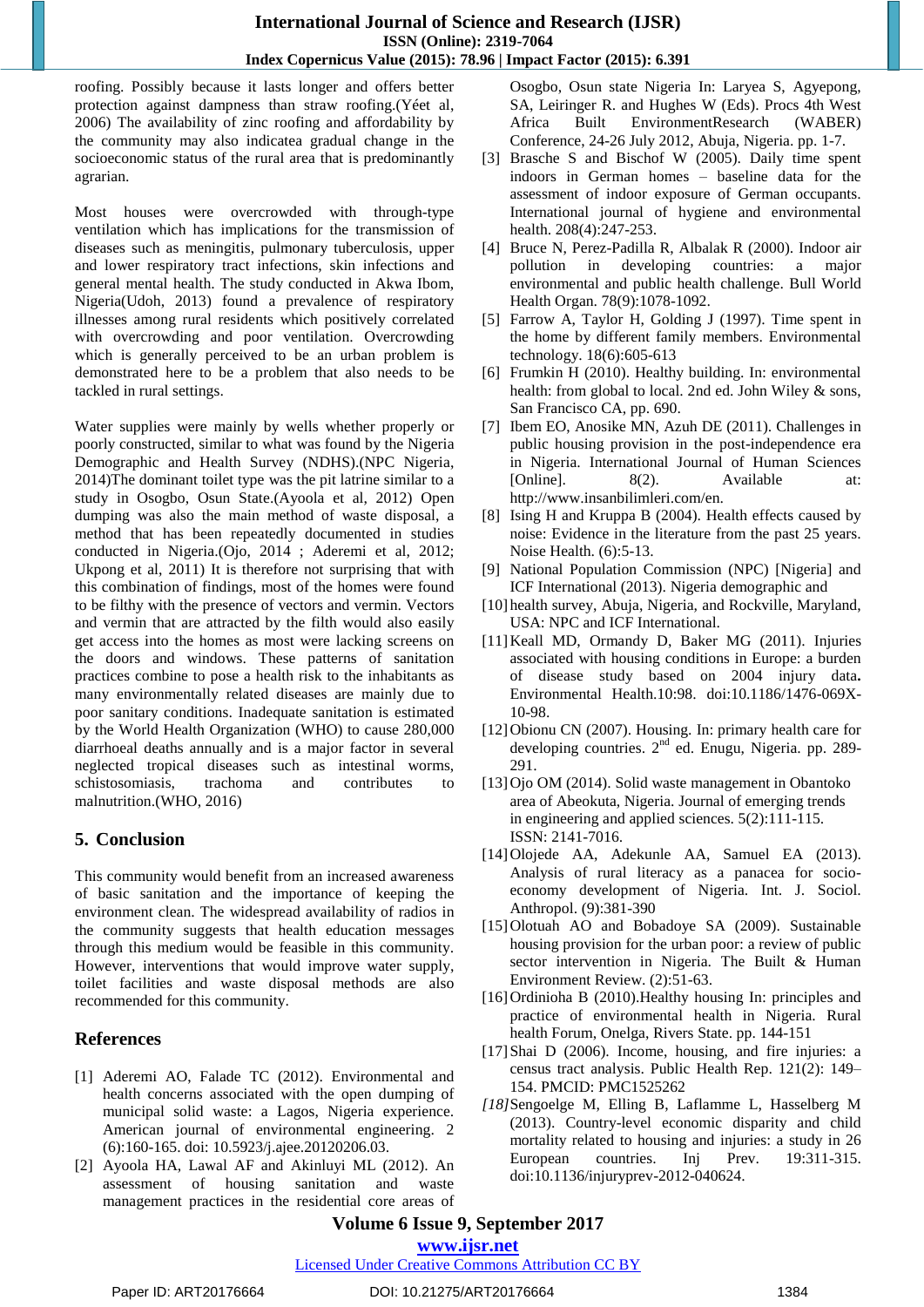#### **International Journal of Science and Research (IJSR) ISSN (Online): 2319-7064 Index Copernicus Value (2015): 78.96 | Impact Factor (2015): 6.391**

- [19]Shrestha IL and Shrestha SL (2005). Indoor air pollution from biomass fuels and respiratory health of the exposed population in Nepalese households. International Journal of Occupational and Environmental Health. 11(2):150–160.
- [20] Stansfeld SA, Matheson MP (2003). Noise pollution: non-auditory effects on health. Br Med Bull. 68 (1): 243-257. doi: 10.1093/bmb/ldg033.
- [21] Udoh U and Uyanga J (2013). Housing conditions and health in rural Nigeria: a study of Akwa Ibom State. Research on Humanities and Social Sciences. 3(18):34- 41. ISSN 2222-1719. Available at: www.iiste.org.
- [22] Ukpong EC and Agunwamba JC (2011). Effect of open dumps on some engineering and chemical properties of soil. Continental J. Engineering Sciences 6 (2): 45 – 55.
- [23] Waziri AG and Roosli R (2013). Housing policies and programmes in Nigeria: A review of the concept and implementation. Business Management Dynamics. 3(2):60-68.
- $[24]$ WHO $^a$  (2010). Housing and Health. [cited 2015 Mar 12]. Available at: [http://www.who.int/hia/housing/en/.](http://www.who.int/hia/housing/en/)
- [25] WHO<sup>b</sup> (2010). International workshop on housing, health and climate change: developing guidance for health protection in the built environment mitigation and adaptation responses. Geneva. Meeting report. pp. 3. Available at: [http://www.who.int/hia/house\\_report.pdf?ua=1.](http://www.who.int/hia/house_report.pdf?ua=1)
- [26] World Bank (2015). World development indicators. Rural population (% of total population). [Cited 2015 Mar 16] Available at: [http://data.worldbank.org/indicator/SP.RUR.TOTL.ZS.](http://data.worldbank.org/indicator/SP.RUR.TOTL.ZS)
- [27]WHO (2016). Household air pollution and health. Fact sheet. [Cited 2016 Sep 9] Available at: [http://www.who.int/mediacentre/factsheets/fs292/en/.](http://www.who.int/mediacentre/factsheets/fs292/en/)
- [28]WHO (2016). Sanitation. Fact sheet. [cited 2017 May 17]. Available at: http://www.who.int/mediacentre/factsheets/fs392/en/
- [29]Yé Y, Hoshen M, Louis V, Séraphin S, Traoré I, Sauerborn R (2006). Housing conditions and plasmodium falciparum infection: protective effect of iron-sheet roofed houses. Malaria Journal. [online] 5(1):8. Available at: [https://malariajournal.biomedcentral.com/articles/10.11](https://malariajournal.biomedcentral.com/articles/10.1186/1475-2875-5-8) [86/1475-2875-5-8.](https://malariajournal.biomedcentral.com/articles/10.1186/1475-2875-5-8)

| community                 |           |                |  |  |  |  |
|---------------------------|-----------|----------------|--|--|--|--|
| Variable                  | Frequency | Percentage (%) |  |  |  |  |
| <b>Condition of house</b> |           |                |  |  |  |  |
| Physically sound          | 126       | 63.3           |  |  |  |  |
| Needing major repair      | 51        | 25.6           |  |  |  |  |
| Dilapidated and old       | 22        | 11.1           |  |  |  |  |
| <b>Condition of roof</b>  |           |                |  |  |  |  |
| Good                      | 149       | 74.9           |  |  |  |  |
| Leaking                   | 34        | 17.1           |  |  |  |  |
| Patched                   | 16        | 8.0            |  |  |  |  |
| <b>Condition of walls</b> |           |                |  |  |  |  |
| Plastered                 | 86        | 43.2           |  |  |  |  |
| Cracked                   | 52        | 26.1           |  |  |  |  |
| Mouldy                    |           | 4.0            |  |  |  |  |

**Table 1:** General condition of the houses in Chanso

|  |  | Table 2: Physical structure and facilities of houses in |  |  |  |  |
|--|--|---------------------------------------------------------|--|--|--|--|
|  |  |                                                         |  |  |  |  |

| Chanso community                      |                |            |
|---------------------------------------|----------------|------------|
| Variable                              | Frequency      | Percentage |
|                                       | $N = 199$      | (% )       |
| <b>Building material</b>              |                |            |
| Mud/mud blocks                        | 159            | 79.9       |
| Cement blocks                         | 35             | 17.6       |
|                                       |                |            |
| Thatch                                | 3              | 1.5        |
| Zinc                                  | $\overline{c}$ | 1.0        |
| <b>Roofing material</b>               |                |            |
| Zinc/corrugated iron                  | 150            | 75.4       |
| <b>Straw</b>                          | 47             | 23.6       |
| Asbestos                              | 2              | 1.0        |
| Source of power                       |                |            |
| Public power supply only              | 43             | 21.6       |
|                                       | 26             | 13.1       |
| Generator only                        |                |            |
| Public power supply and generator     | 25             | 12.6       |
| None                                  | 105            | 52.8       |
| Number of rooms per household         |                |            |
| 1                                     | 15             | 7.5        |
| $\overline{c}$                        | 62             | 31.2       |
| 3                                     | 52             | 26.1       |
| $\overline{4}$                        | 29             | 14.6       |
| $\geq 5$                              | 41             | 20.5       |
|                                       |                |            |
| No of persons per room                |                |            |
| 1                                     | 13             | 6.5        |
| $\overline{2}$                        | 33             | 16.6       |
| 3                                     | 26             | 13.1       |
| $\overline{4}$                        | 22             | 11.1       |
| Mean $6.1 \pm 5$                      | 105            | 52.8       |
| Type of ventilation in rooms          |                |            |
| Through                               | 189            | 95.0       |
| Cross                                 | 10             | 5.0        |
|                                       |                |            |
| Presence of a store                   |                |            |
| Yes                                   | 109            | 54.8       |
| No                                    | 90             | 45.2       |
| <b>Kitchen type</b>                   |                |            |
| Outdoor                               | 159            | 79.9       |
| Indoor                                | 30             | 15.1       |
| Not available                         | 10             | 5.0        |
| <b>Screening of doors and windows</b> |                |            |
|                                       |                |            |
| Screened doors only                   | 10             | 5.0        |
| Screened windows only                 | 16             | 8.0        |
| Both windows and doors screened       | 11             | 5.5        |
| None screened                         | 162            | 81.4       |
| <b>Vegetation surrounding house</b>   |                |            |
| Crops                                 | 95             | 47.7       |
| <b>Bushes</b>                         | 75             | 37.7       |
| Grass                                 | 74             | 37.2       |
| <b>Trees</b>                          | 40             | 20.1       |
|                                       |                |            |
| Shrubs                                | 31             | 15.6       |
| Flowers                               | 6              | 3.0        |
| Main source of cooking fuel           |                |            |
| Firewood                              | 176            | 88.4       |
| Kerosene stove                        | 21             | 10.6       |
| Gas                                   | 2              | 1.0        |
| Audio-visual equipment available      |                |            |
|                                       | 57             |            |
| Television                            |                | 28.5       |
| Radio                                 | 115            | 57.5       |
| Computers                             | 2              | 1.0        |
| None                                  | 65             | 32.7       |

# **Volume 6 Issue 9, September 2017**

**<www.ijsr.net>**

[Licensed Under Creative Commons Attribution CC BY](http://creativecommons.org/licenses/by/4.0/)

#### Paper ID: ART20176664 **DOI: 10.21275/ART20176664** 1385